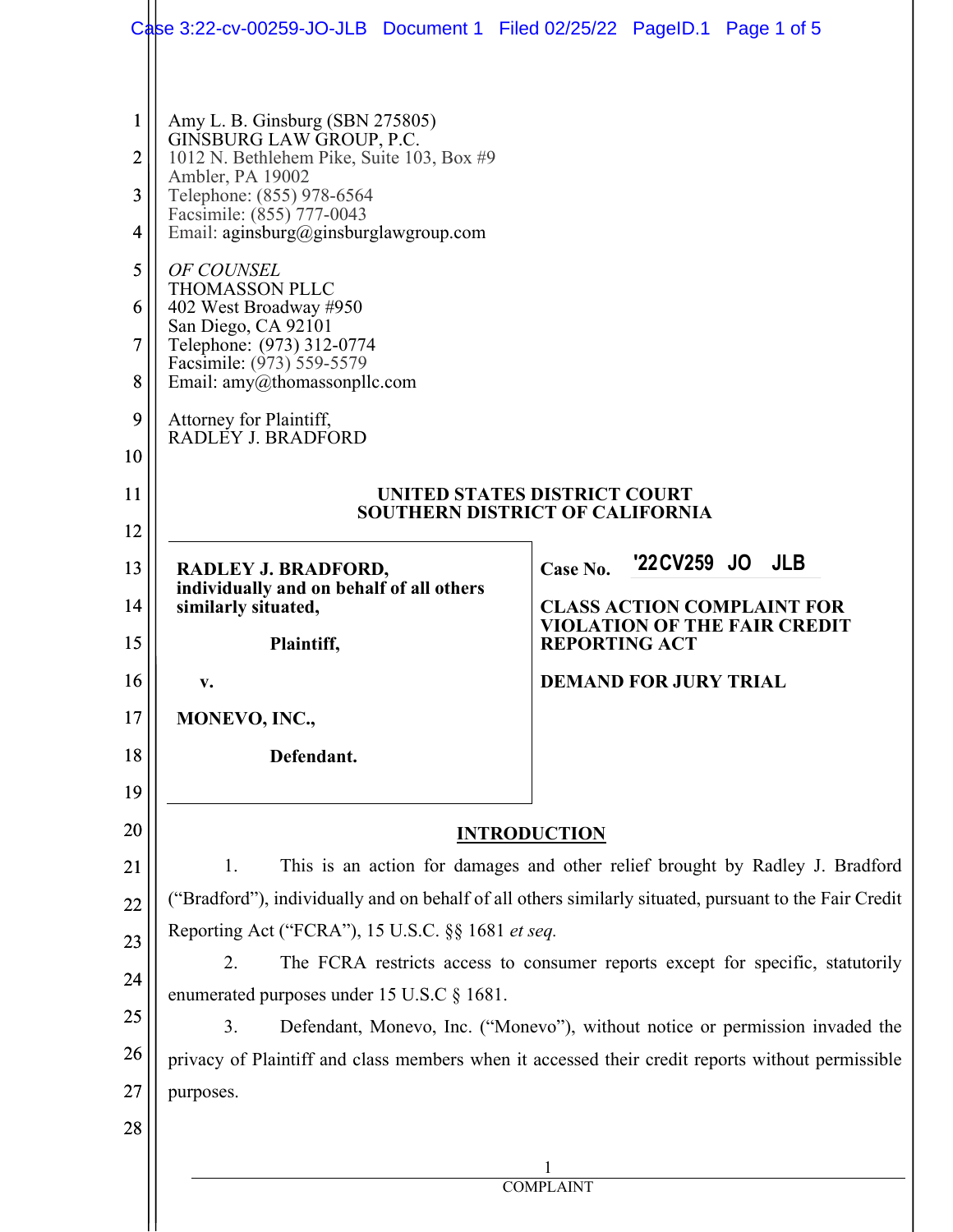|                | Case 3:22-cv-00259-JO-JLB Document 1 Filed 02/25/22 PageID.2 Page 2 of 5                                                                                  |
|----------------|-----------------------------------------------------------------------------------------------------------------------------------------------------------|
|                | <b>JURISDICTION AND VENUE</b>                                                                                                                             |
| 1              | Jurisdiction of this court arises under 15 U.S.C. § 1681p and 28 U.S.C. § 1337.<br>4.                                                                     |
| 2              | Venue lies properly in this district pursuant to $28$ U.S.C. § 1391(b)(1) and (2).<br>5.                                                                  |
| 3              | <b>PARTIES</b>                                                                                                                                            |
| 4              | 6.<br>Plaintiff Bradford is an adult individual residing in Houston, Texas.                                                                               |
| 5              | 7.<br>Defendant Monevo is a Delaware corporation that is located and regularly conducts                                                                   |
| 6              | business in the state of California, and which has its headquarters and a principal place of business                                                     |
| $\overline{7}$ | located at 8910 University Center Lane, Suite 400, San Diego, California, 92122.                                                                          |
|                | <b>FACTUAL ALLEGATIONS</b>                                                                                                                                |
| 8              | On November 2, 2021, Bradford obtained a copy of his Transunion credit report.<br>8.                                                                      |
| 9              | 9.<br>Upon review of his credit report, Bradford noticed that on March 1, 2020, Monevo                                                                    |
| 10             | had obtained a copy of his credit report, misrepresenting it had a "Permissible Purpose/Written                                                           |
| 11             | Authorization" to pull, receive and review his credit report.                                                                                             |
| 12             | Bradford did not have an existing business relationship with Monevo, never applied<br>10.                                                                 |
| 13             | for a loan through Monevo, and did not authorize Monevo to run his credit report at any time.                                                             |
| 14             | Prior to obtaining his credit report, Bradford had never heard of Monevo.<br>11.                                                                          |
| 15             | 12.<br>Bradford immediately contacted Monevo on or about November 12, 2021, and they                                                                      |
|                | responded indicating his information had been submitted through their platform on March 1, 2020                                                           |
| 16             | Monevo was never able to provide a copy of an application or an authorization to<br>13.                                                                   |
| 17             | obtain Bradford's credit report.                                                                                                                          |
| 18             | 14.<br>The credit report obtained by Monevo would have included a trove of sensitive                                                                      |
| 19             | personal and private information about Plaintiff, such as his birth date, credit history profile, pay                                                     |
| 20             | histories, employer information and the like.                                                                                                             |
| 21             | Pursuant to 15 U.S.C. § 1681b, a consumer report can be obtained only for the<br>15.                                                                      |
| 22             | specific purposes stated thereunder, including for use in connection with a credit transaction that                                                       |
| 23             | the consumer initiated, a firm credit offer, employment purposes, or a business transaction in which                                                      |
|                | an individual has accepted personal liability for business credit.<br>16.<br>Monevo never had a permissible purpose to obtain Bradford's consumer report. |
| 24             | 17.<br>Monevo obtained Bradford's credit report under false pretenses to the credit bureau                                                                |
| 25             | because he never provided permission to Monevo.                                                                                                           |
| 26             | 18.<br>Monevo had actual knowledge that Bradford did not authorize any inquiry into his                                                                   |
| 27             | credit information at any time.                                                                                                                           |
| 28             |                                                                                                                                                           |
|                | 2<br><b>CLASS ACTION COMPLAINT</b>                                                                                                                        |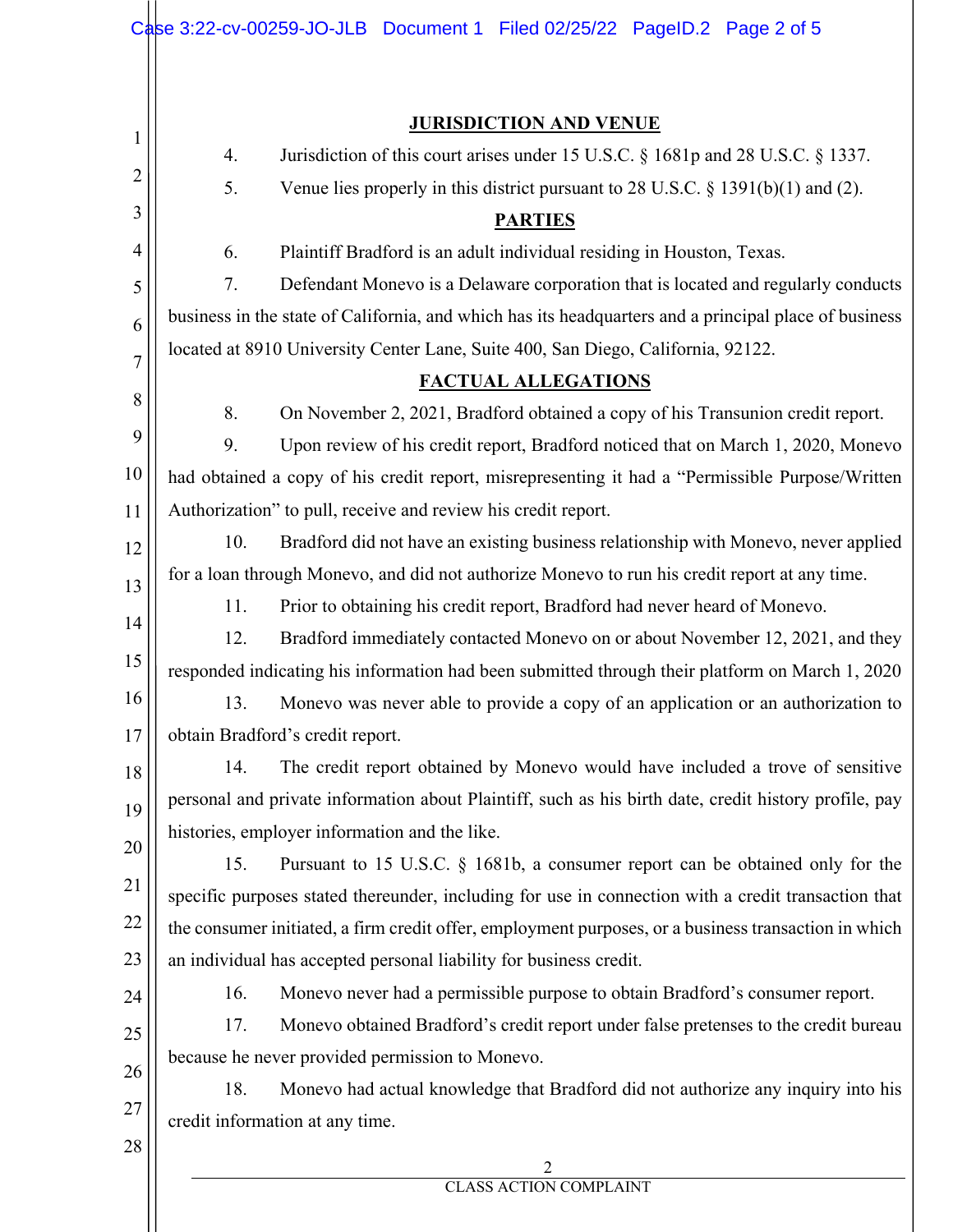| $\mathbf{1}$   | 19.                            | As a result of Monevo's willful, wanton, reckless, and/or negligent action, Bradford             |
|----------------|--------------------------------|--------------------------------------------------------------------------------------------------|
| $\overline{2}$ | has been damaged.              |                                                                                                  |
|                | 20.                            | Upon information and belief, Monevo as a pattern and practice regularly obtains                  |
|                |                                | consumer reports on consumers without a permissible purpose.                                     |
|                | 21.                            | Bradford's privacy has been invaded because of the willful, wanton, reckless, and/or             |
|                | negligent conduct of Monevo.   |                                                                                                  |
|                | 22.                            | Bradford has suffered mental and emotional distress, worry, and aggravation                      |
|                | because of Monevo's actions.   |                                                                                                  |
|                | 23.                            | Bradford's credit profile and history was adversely affected because of Monevo's                 |
|                | actions.                       |                                                                                                  |
|                |                                | <b>CLASS ALLEGATIONS</b>                                                                         |
|                | 24.                            | Monevo's conduct is consistent with its practice of obtaining consumer reports on                |
|                |                                | consumers without a permissible purpose.                                                         |
|                | 25.                            | Plaintiff is seeking to certify a class pursuant to Fed. R. Civ. Proc. 23(a) and                 |
|                | $24(b)(3)$ .                   |                                                                                                  |
|                | 26.                            | <b>Class Definition:</b> The Class consists of: All persons in Texas whose consumer              |
|                |                                | reports were obtained by Defendant without a permissible purpose between February 25, 2020, and  |
|                | February 25, 2022.             |                                                                                                  |
|                | 27.                            | The identities of the Class members are readily ascertainable from the business                  |
|                | records of Monevo.             |                                                                                                  |
|                | 28.                            | <b>Class Claims</b> . The Class claims include all claims each Class member may have             |
|                |                                | for a violation of the FCRA arising from Monevo obtaining the consumer report of a Class Member  |
|                | without a permissible purpose. |                                                                                                  |
|                | 29.                            | This action has been brought, and may properly be maintained, as a class action                  |
|                |                                | pursuant to the provisions of Rule 23 of the Federal Rules of Civil Procedure because there is a |
|                |                                | well-defined community in the litigation:                                                        |
|                |                                | a. Numerosity. On information and belief, the Class are so numerous that joinder                 |
|                |                                | of all members would be impractical and includes at least 40 members.                            |
|                |                                | b. Common Questions Predominate. Common questions of law and fact exist as                       |
|                |                                | to all members of the Class and those questions predominate over any questions                   |
|                |                                | or issues involving only individual class members because such questions and                     |
|                |                                | issues concern the same conduct by Monevo with respect to each Class member.                     |
|                |                                |                                                                                                  |
|                |                                | 3<br>CLASS ACTION COMPLAINT                                                                      |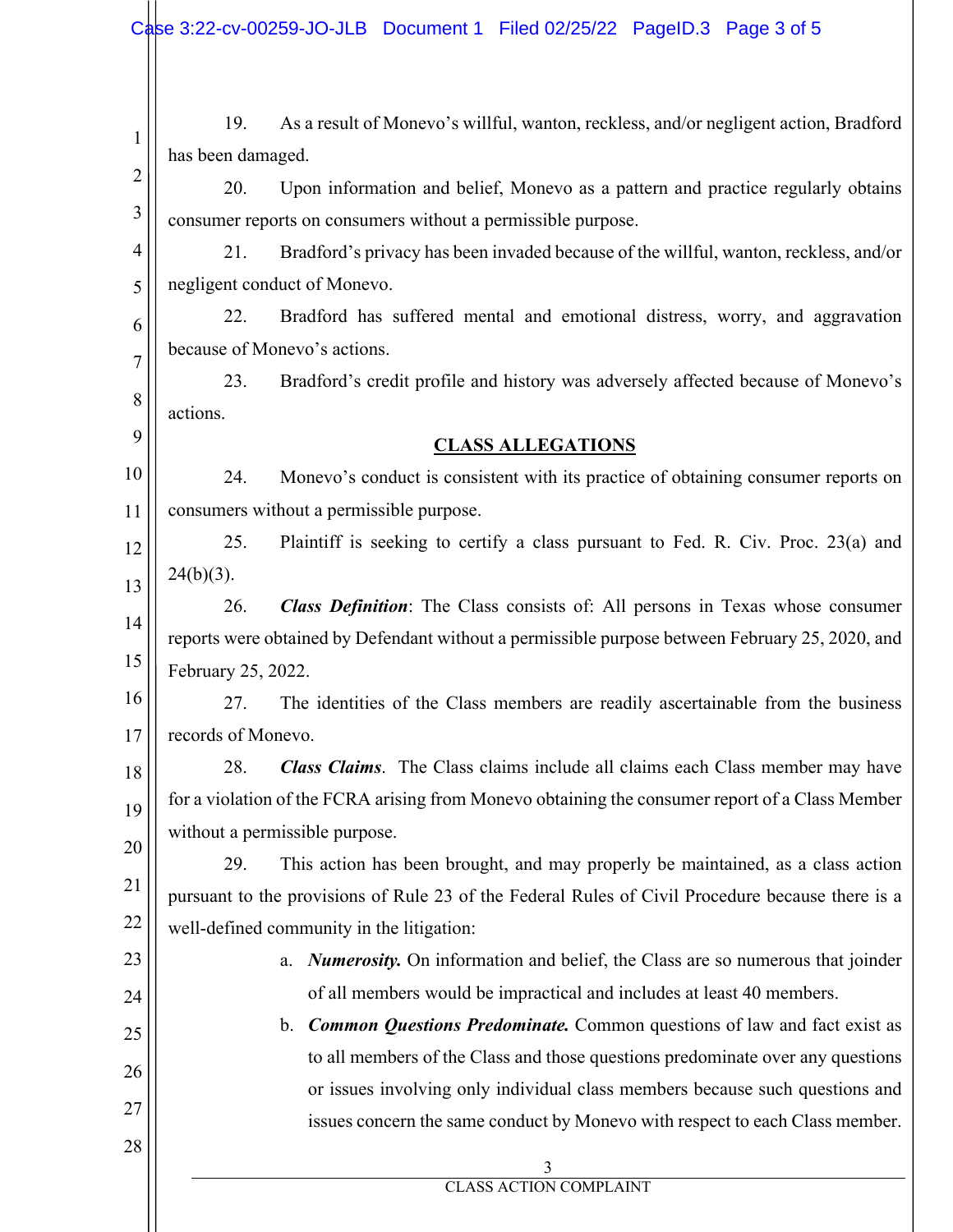| $\mathbf{1}$   | Typicality. Plaintiff's claims are typical of the Class members because those<br>$\mathbf{c}$ .                                                                |  |  |
|----------------|----------------------------------------------------------------------------------------------------------------------------------------------------------------|--|--|
|                | claims arise from a common course of conduct engaged in by Monevo.                                                                                             |  |  |
| 2              | d. <i>Adequacy</i> . Plaintiff will fairly and adequately protect the interests of the Class                                                                   |  |  |
| 3              | members insofar as she has no interests that are adverse to those of the Class                                                                                 |  |  |
| $\overline{4}$ | members. Moreover, Plaintiff is committed to vigorously litigating this matter                                                                                 |  |  |
| 5              | and retained counsel experienced in handling consumer lawsuits, complex legal                                                                                  |  |  |
| 6              | issues, and class actions. Neither Plaintiff nor his counsel have any interests                                                                                |  |  |
| $\overline{7}$ | which might cause them not to vigorously pursue the instant class action.                                                                                      |  |  |
| 8              | 30.<br>Certification of a class under Rule $23(b)(3)$ of the Federal Rules of Civil Procedure                                                                  |  |  |
|                | is appropriate in that the questions of law and fact common to the Class members predominate over                                                              |  |  |
| 9              | any questions affecting individual members, and a class action is superior to other available                                                                  |  |  |
| 10             | methods for the fair and efficient adjudication of the controversy.                                                                                            |  |  |
| 11             | 31.<br>Based on discovery and further investigation (including, but not limited to,                                                                            |  |  |
| 12             | disclosure by Monevo of class size and net worth), Plaintiff may, in addition to moving for class                                                              |  |  |
| 13             | certification using modified Class claims, Class definitions, or Class periods, seek class                                                                     |  |  |
| 14             | certification only as to particular issues as permitted under Fed. R. Civ. P. $23(c)(4)$ .                                                                     |  |  |
| 15             |                                                                                                                                                                |  |  |
| 16             | <b>COUNT ONE</b><br><b>VIOLATIONS OF THE FCRA</b>                                                                                                              |  |  |
|                |                                                                                                                                                                |  |  |
| 17             | 32.<br>Plaintiff incorporates the foregoing paragraphs as though the same were set forth at                                                                    |  |  |
| 18             | length herein.<br>33.                                                                                                                                          |  |  |
| 19             | At all times pertinent hereto, Defendant Monevo is a "person" and a "consumer<br>reporting agency" as those terms are defined by 15 U.S.C. § 1681a(b) and (f). |  |  |
| 20             | At all times pertinent hereto, Plaintiff was a "consumer" as that term is defined by<br>34.                                                                    |  |  |
| 21             | 15 U.S.C. § 1681a(c).                                                                                                                                          |  |  |
| 22             | At all times pertinent hereto, the above-mentioned credit reports were "consumer<br>35.                                                                        |  |  |
| 23             | reports" as that term is defined by 15 U.S.C. $\S$ 1681a(d).                                                                                                   |  |  |
| 24             | Defendant has violated the Fair Credit Reporting Act by willfully and/or negligently<br>36.                                                                    |  |  |
|                | obtaining Plaintiff's consumer credit report without a statutorily permissible purpose. 15 U.S.C. §                                                            |  |  |
| 25             | 1681b; §1681n; and §1681o.                                                                                                                                     |  |  |
| 26             |                                                                                                                                                                |  |  |
|                |                                                                                                                                                                |  |  |
| 27             |                                                                                                                                                                |  |  |
| 28             | 4                                                                                                                                                              |  |  |